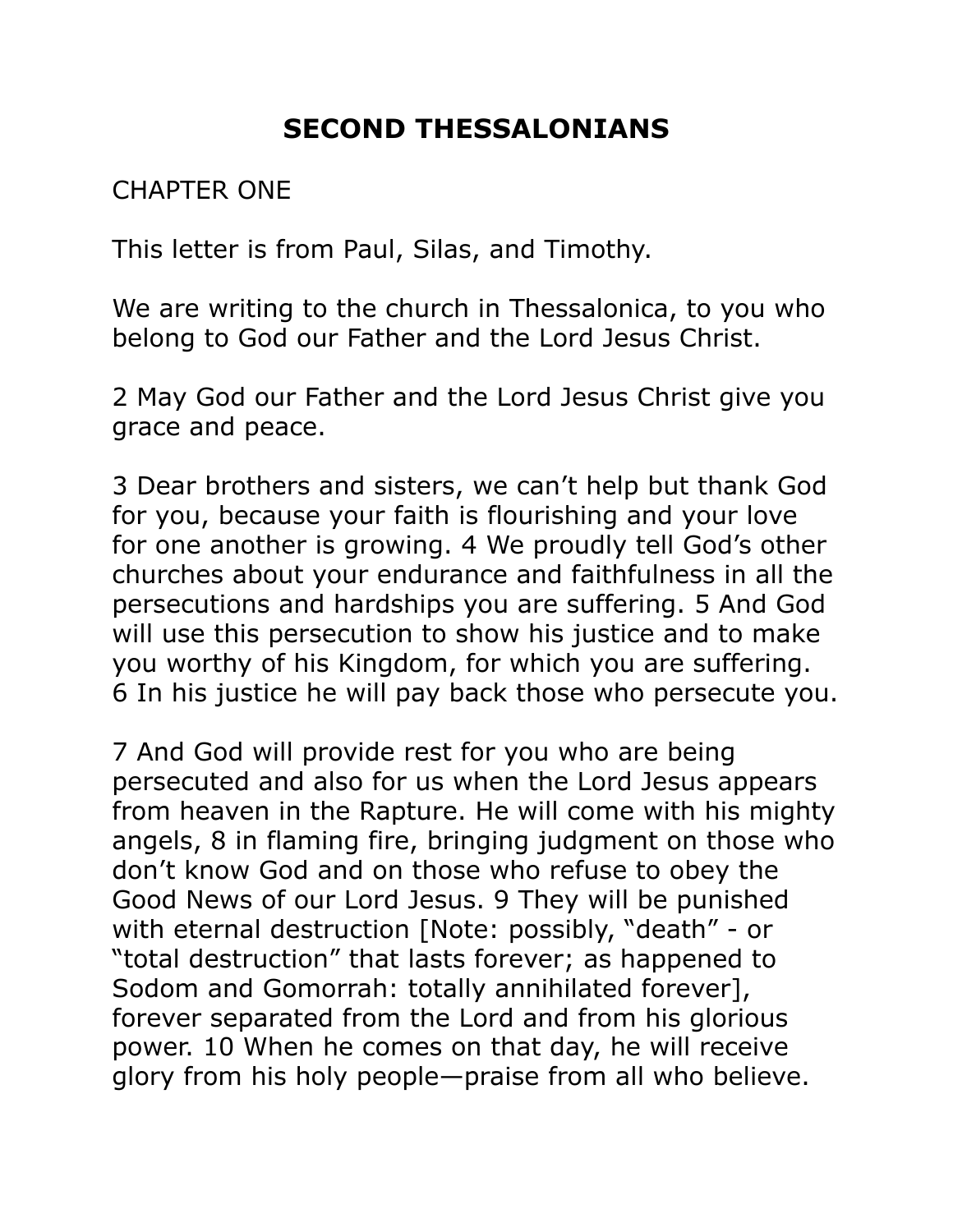And this includes you, for you believed what we told you about him.

11 So we keep on praying for you, asking our God to enable you to live a life worthy of his call. May he give you the power to accomplish all the good things your faith prompts you to do. 12 Then the name of our Lord Jesus will be honored because of the way you live, and you will be honored along with him. This is all made possible because of the grace of our God and Lord, Jesus Christ.

## SECOND THESSALONIANS 2

Now, dear brothers and sisters, let us clarify some things about the coming of our Lord Jesus Christ and the Rapture. 2 Don't be so easily shaken or alarmed by those who say that the Day of the Lord - the Great Tribulation has already begun. Don't believe them, even if they claim to have had a spiritual vision, a revelation, or a letter supposedly from us. 3 Don't be fooled by what they say. For that day  $-$  the Great Tribulation  $-$  will not come until there is a great rebellion against God [or - an alternate interpretation: until the Rapture occurs] and the man of lawlessness is revealed—the one who brings destruction — the Antichrist. 4 He will exalt himself and defy everything that people call god and every object of worship. He will even sit in the temple of God, claiming that he himself is God.

5 Don't you remember that I told you about all this when I was with you? 6 And you know what is holding him back, for he can be revealed only when his time comes. 7 For this lawlessness is already at work secretly, and it will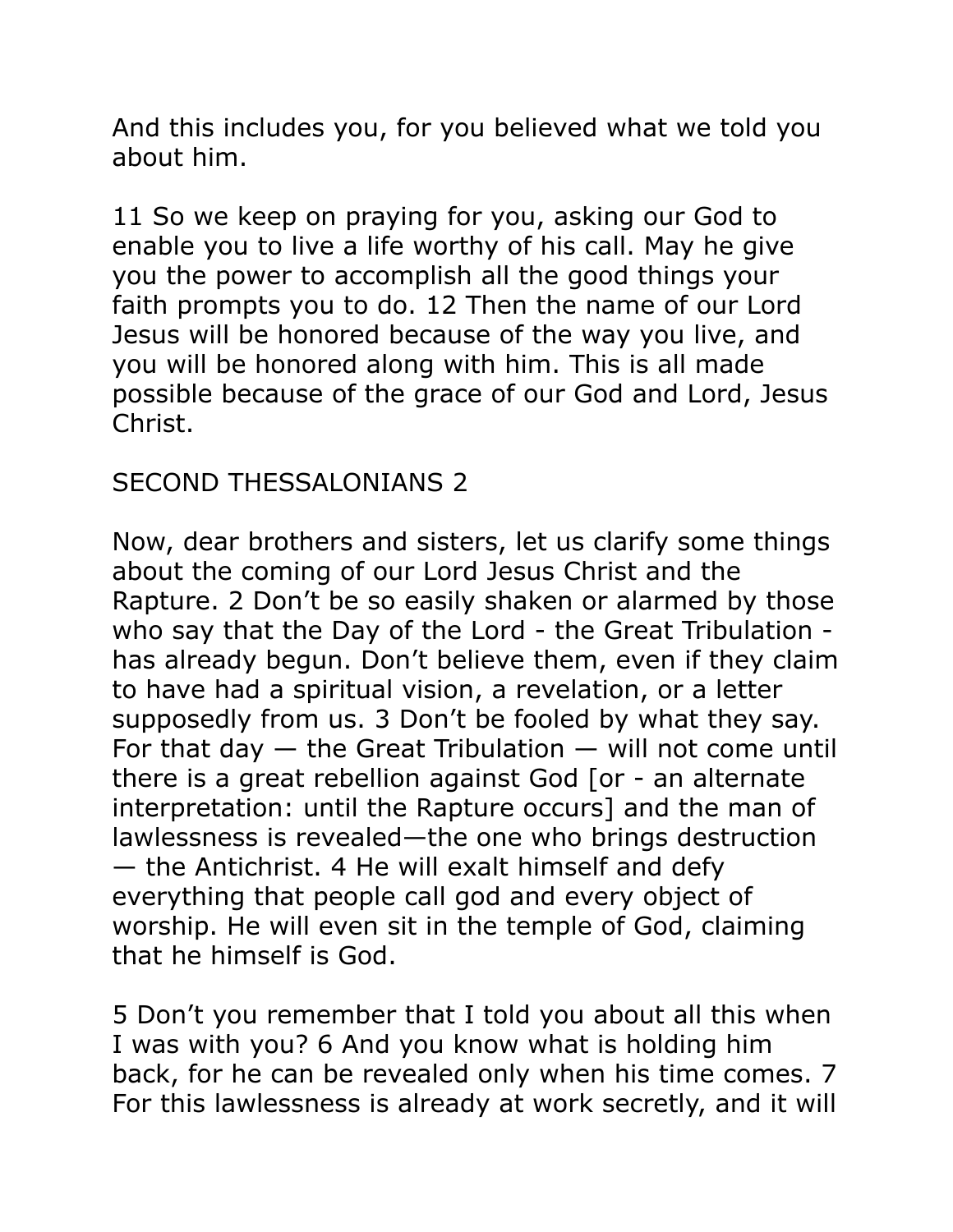remain secret until that which is holding it back [The Church] steps out of the way [in the Rapture]. 8 Then the Antichrist will be revealed, but - seven years later - the Lord Jesus will slay him with the breath of his mouth and destroy him by the splendor of His return to this earth.

9 This man will come to do the work of satan with counterfeit power and signs and miracles. 10 He will use every kind of evil deception to fool those on their way to destruction, because they refuse to love and accept the truth that would save them. 11 So God will cause them to be greatly deceived [To believe "The Lie"- Evolution, and its spin-offs: that aliens - which are actually demons in disguise - are our benefactors, and 'engineered' us, long ago, and have been watching over us for our good], and they will believe these lies. 12 Then they will be condemned for enjoying evil rather than believing the truth.

13 As for us, we can't help but thank God for you, dear brothers and sisters loved by the Lord. We are always thankful that God chose you to be among the first to experience salvation—a salvation that came through the Spirit who makes you holy and through your belief in the truth. 14 He called you to salvation when we told you the Good News; now you can share in the glory of our Lord Jesus Christ.

15 With all these things in mind, dear brothers and sisters, stand firm and keep a strong grip on the teaching we passed on to you both in person and by letter.

16 Now may our Lord Jesus Christ himself and God our Father, who loved us and by his grace gave us eternal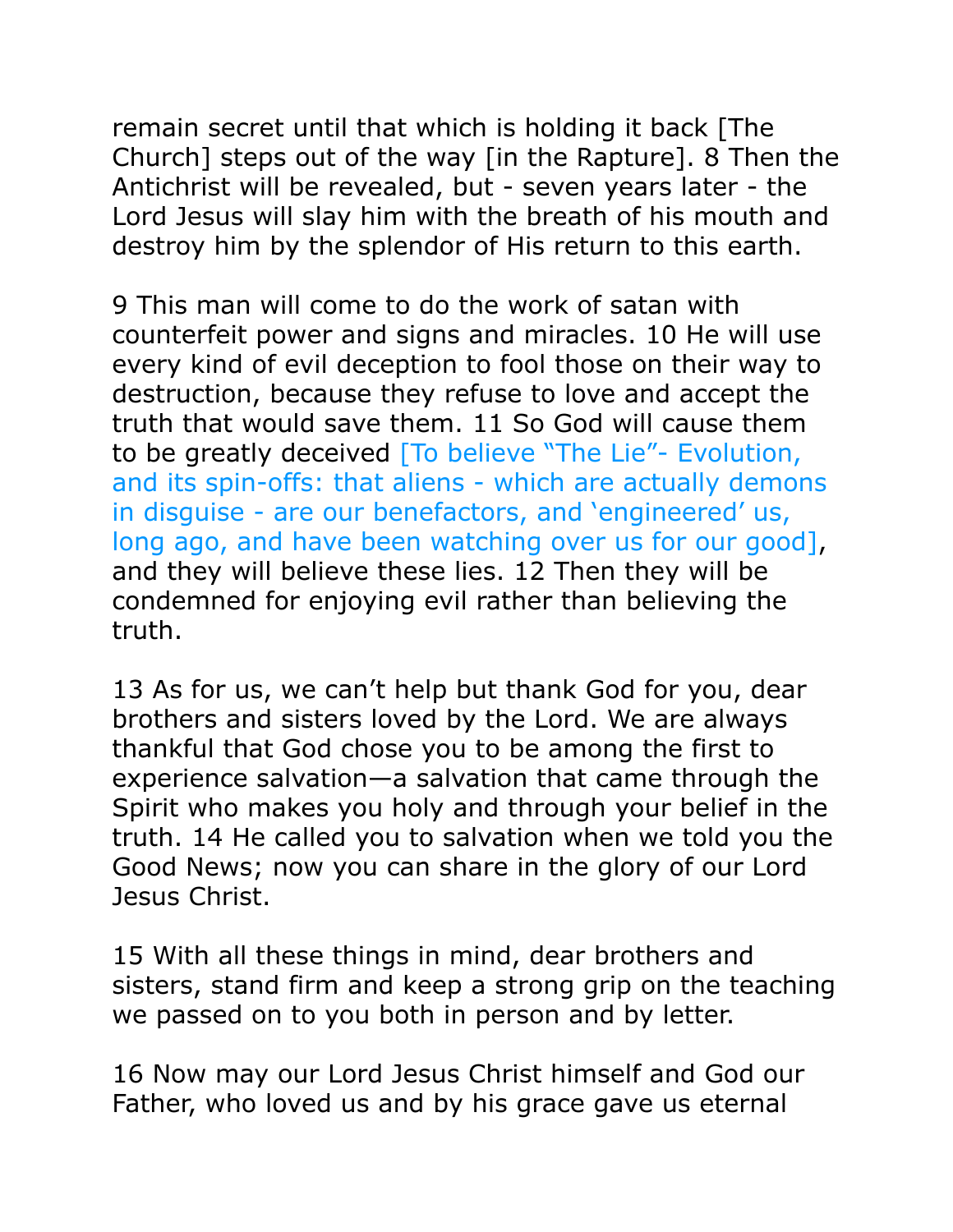comfort and a wonderful hope, 17 comfort you and strengthen you in every good thing you do and say.

## SECOND THESSALONIANS 3

Finally, dear brothers and sisters, we ask you to pray for us. Pray that the Lord's message will spread rapidly and be honored wherever it goes, just as when it came to you. 2 Pray, too, that we will be rescued from wicked and evil people, for not everyone is a believer. 3 But the Lord is faithful; he will strengthen you and guard you from the evil one. 4 And we are confident in the Lord that you are doing and will continue to do the things we commanded you. 5 May the Lord lead your hearts into a full understanding and expression of the love of God and the patient endurance that comes from Christ.

6 And now, dear brothers and sisters, we give you this command in the name of our Lord Jesus Christ: Stay away from all believers who live idle lives and don't follow the example they saw in us. 7 For you know that you ought to imitate us. We were not idle when we were with you. 8 We never accepted food from anyone without paying for it. We worked hard day and night so we would not be a burden to any of you. 9 We certainly had the right to ask you to feed us, but we wanted to give you an example to follow. 10 Even while we were with you, we gave you this command: "Those unwilling to work will not get to eat."

11 Yet we hear that some of you are living idle lives, refusing to work and meddling in other people's business. 12 We command such people and urge them in the name of the Lord Jesus Christ to settle down and work to earn